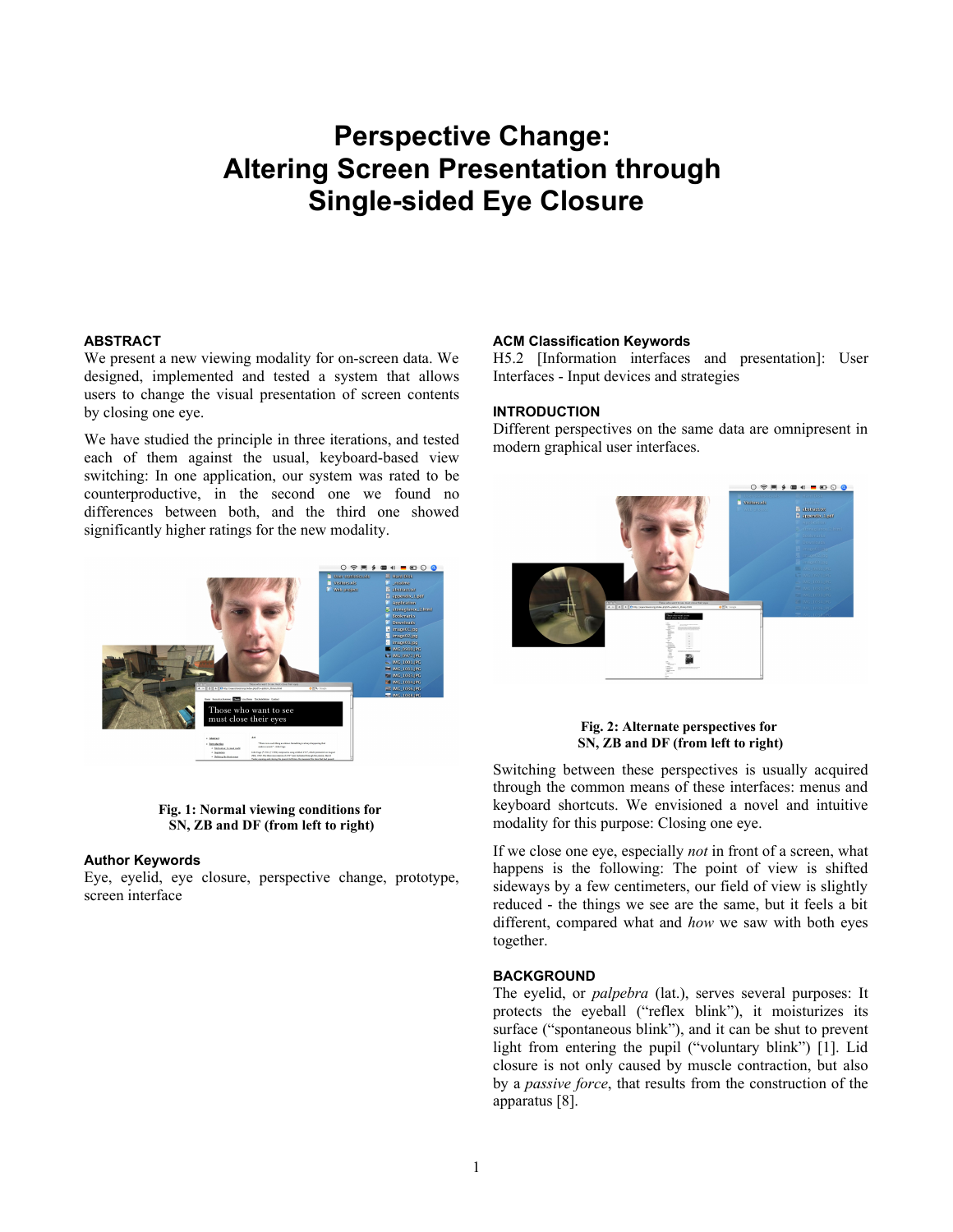Average times for eye closure<sup>[1](#page-1-0)</sup> have been reported to be as little as 88±13ms [12] - with regards to its usage in HCI, short times like these sound promising. However, the participants in [12] closed *both* eyes, and closing only one eye may be slower.

The spontaneous human blink is synchronous - from a computer vision point of view, that makes it easy to distinguish a intended, single-sided eye closure from the occasional blink.

# **Perspective Changes**

Perspective changes - not only those strictly visual - are intellectually pleasing.

One special cultural development that has a special relation to perspective change is what can generally be referred to as *media*. We immerse ourselves in books, films and games, and see can things from a totally different perspective - be it for learning or entertainment. As Johnson [5] argued, modern multi-threaded drama is a sign of a intellectual advancement within our culture.

The ability to handle different perspectives is actually considered as a *sign of intellect:* Imagining a 3D shape by mentally matching different views of it is a common task in modern intelligence tests [3].

In software interfaces, different kinds of perspective change can be distinguished, such as

- *Point-of-view changes,* like the page view in Microsoft Word and the top/front/side perspectives in 3ds max.
- *Data representation changes,* like point, edge, and vertex modes in Cinema 4D, masks and channels in Adobe Photoshop, or infrastructural data blended over satellite images in Google Maps.
- *Tool changes* for manipulation and navigation, as in object/curve editing in Adobe Illustrator, the slide sorting functionality in Microsoft PowerPoint, or the "layout" and "code" views in Adobe Dreamweaver.

Many of these perspectives put the user into their own *mode*, and it has been argued that mode errors are a common problem among computer users - especially, if there is no other feedback channel than the visual [9].

# **RELATED WORK**

Eye-closure has obviously been present as a possible user input in various eye tracking applications [11][13]. However, using prolonged or double blinks as clicks in these applications has been argued to be a noisy methodology, due to the spontaneous human blink [7].

As recently proposed by Kumar and Winograd [6], simple keystrokes can be used to improve gaze-based user interfaces, and let the actions of hands and eyes successfully augment each other. Ultimately, the eyes are a sensory organ, and not meant to manipulate. The *quasimodal* approach, as proposed by Raskin [9], matches the nature of closing one eye, as we propose it here: Change is present only as long as the muscular action is.

We believed that activating a visual quasimode could offer a natural way of interacting with the mentioned perspective changes, and let hands and eyes cooperate in another new, beneficial way.

# **EXPERIMENTAL STUDY**

We implemented a simple *eyelid tracking* system, using a face finding software [2] and a standard web cam. The face finding software delivered individual data for every eye, and with simple image processing, we were able to determine if a pupil was visible in it or not (Fig. 3). The study was carried out on two computers, one performing the tracking (50fps, at 2.0GHz), and another one, which was running the respective applications. To communicate with the application computer, we enabled the tracking software to generate virtual keyboard events through a Java interface [4] and sent them through a remote control software [10].



**Fig. 3: Face finding software and eyelid tracking**

# **Users and method**

A group of volunteer users, aged from 20 to 28 years, was participating in the study. Their experience levels raged from novice to expert, and they had not been informed about the expected outcomes of the study in advance.

<span id="page-1-0"></span><sup>1</sup>This refers to voluntarily closing the eye, faster times (53±6ms, according to [12]) have been reported for the reflex blink.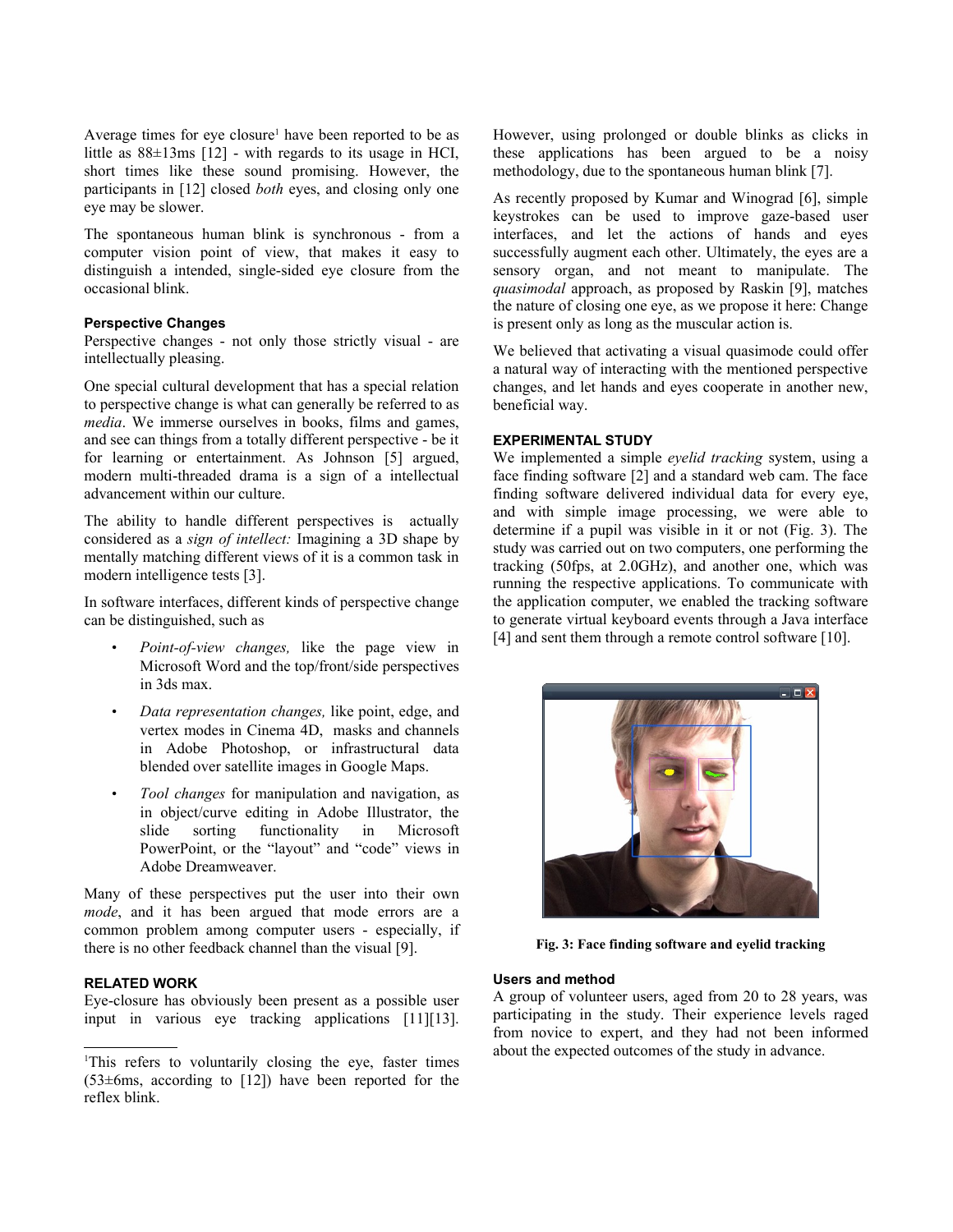For every experiment, the users were presented a questionnaire in which they were asked to rate two items on semantic differential scales, *bodily ergonomics* on a scale from "exhausting" (-2) to "relaxing" (+2), and *cognitive ergonomics* on a scale from "impairing" (-2) to "helpful" (+2). Both scales offered also a neutral (0) answer.

The results were analyzed in a Mann-Whitney significance test. The users also participated in interviews, in which they were asked open-ended questions about the quality of the interaction.

## **Prototype: Sniper (SN)**

Our initial idea was to use the closed eye to activate the sniper scope in a first-person shooter game. We hypothesized that this feature would allow players to zoom in faster and more intuitively than with a keyboard shortcut.

## *Users and task*

The application was presented to an experimental group of users (3f, 5m, Ø 25.7yrs.), and they were introduced to the fact that when they closed one eye, that would activate the sniper scope in the game (Fig. 1, Fig. 2).

The remainder of the game's controls were at default settings. The control group (3f, 9m, Ø 24.7yrs.) was able to activate the sniper scope through pressing the *shift* key, which is a common key for this functionality in first-person shooter games.

#### *Results*

The experimental group showed significant differences to the control group. The eye-based system was rated to be more exhausting the than the keyboard-based system  $(U =$ 9,500;  $p = .011$ ; Fig. 4 (1.)), and also the cognitive ergonomics component of the new interface were rated as less helpful (U = 11,500;  $p = .018$ ; Fig. 4 (r.)) than its equivalent in the control group.



# **Fig. 4: Subjective bodily (l.) and cognitive (r.) ergonomics for the Sniper (SN) application; both items show significantly lower ratings in the experimental group than in the control group**

The user interviews confirmed this. The users stated that the eye-activated sniper feature was "innovative and cool", but

"very exhausting at the same time", especially when it was performed either "rapidly, enduringly or in game situations that were stressful themselves".

# **Prototype: Zoom Browser (ZB)**

Inspired by the implementation of the *Exposé* functionality in Mac OS X, we decided to study another perspective: An overview functionality, for a web browser. In our prototype, a Flash-based simulation, the page could be zoomed out when the user closed an eye (or, in the control group, pressed the space bar) (Fig. 1, Fig. 2). This enabled the user to select a new *target area* using the mouse. When the user returned to normal looking (or resp. released the space bar), the page zoomed into the *target area*.

#### *Users and task*

An experimental group (4m, 4f, Ø 25.7yrs.) and a control group (3f, 7m, Ø 24.9yrs.) were introduced to the Zoom Browser and how it was operated. They were, as in the other experiments, given no particular task.

#### *Results*

No significant differences were found on either of the cognitive and bodily ergonomics scales, even though a tendency  $(.05 \le p \le .051)$  was found for the proposed system to be more exhausting than the keyboard shortcut (Fig. 5).



**Fig. 5: Subjective bodily (l.) and cognitive (r.) ergonomics for the Zoom Browser (ZB) application; no significant differences on both scales**

According to their comments in the interviews, the users liked the functionality. However, also the users in the experimental group asked why this feature couldn't just be controlled "with a simple keystroke".

# **Prototype: Desktop Filter (DF)**

Both of the preceding prototypes had a strong character of *triggering an event* in the computer. In this final application, we implemented a perspective change that was supposed to generate the impression that the screen's contents *look different when watched with one eye*.

We envisioned a helpful change of the screen's contents, yet subtle, as it should feel natural: One eye would see things a bit different than both eyes together.